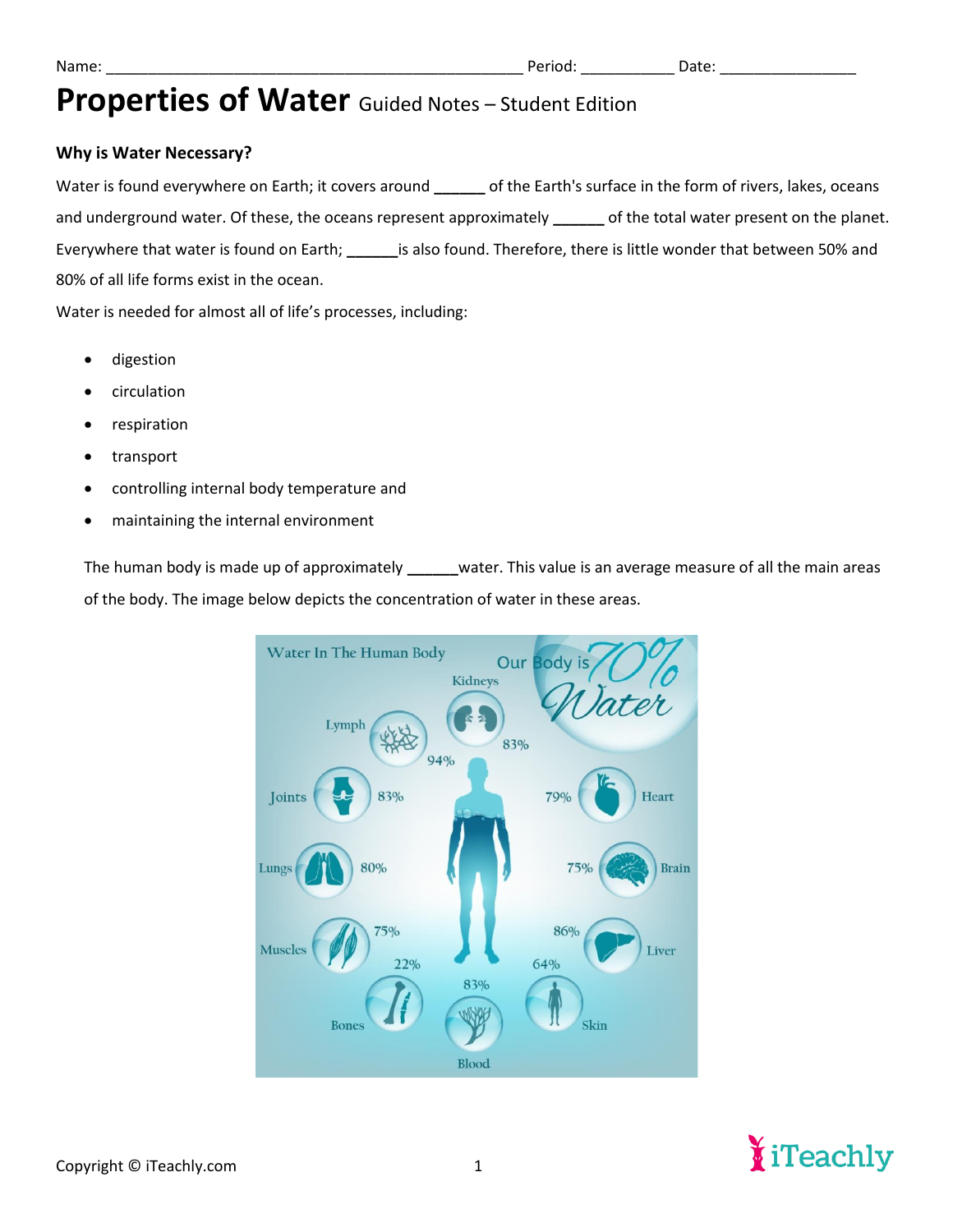Even those organisms which seem to be able to survive in very hot, dry climates still require water and have mechanisms which enable them to conserve this vital liquid.

### **The Properties of Water**

There are several properties of water which make it essential to living things. These properties include its structure and its ability to act as a solvent for almost any substance.

### **1. The Structure of Water**

The water molecule contains three atoms; two **\_\_\_\_\_\_\_\_\_\_\_\_** atoms joined to one **\_\_\_\_\_\_\_\_\_\_\_\_**atom; this gives it the chemical formula of **\_\_\_\_\_\_**. The chemical equation for the formation of water is shown below:



The hydrogen atoms are bonded to the oxygen atom with **\_\_\_\_\_\_\_\_\_\_\_\_ \_\_\_\_\_\_\_\_\_\_\_\_**. In these bonds, the **\_\_\_\_\_\_\_\_\_\_\_\_** electron on each hydrogen atom is shared with oxygen, so that all three atoms can complete their valence shells. Each water molecule is bonded to other water molecules through **\_\_\_\_\_\_\_\_\_\_\_\_**bonding. These are **\_\_\_\_\_\_\_\_\_\_\_\_**bonds which keep the water molecules together as a substance.

### **Covalent bonding – the details**

| electrons in its valence shell. This shell is only<br>Oxygen has                                                                                                                                                                     |
|--------------------------------------------------------------------------------------------------------------------------------------------------------------------------------------------------------------------------------------|
| full and can fit up to eight. This means that oxygen must add two                                                                                                                                                                    |
| more electrons or find another atom which it can share its electrons with in                                                                                                                                                         |
| order to become <b>contract to be a set of the set of the set of the set of the set of the set of the set of the set of the set of the set of the set of the set of the set of the set of the set of the set of the set of the s</b> |



# iTeachly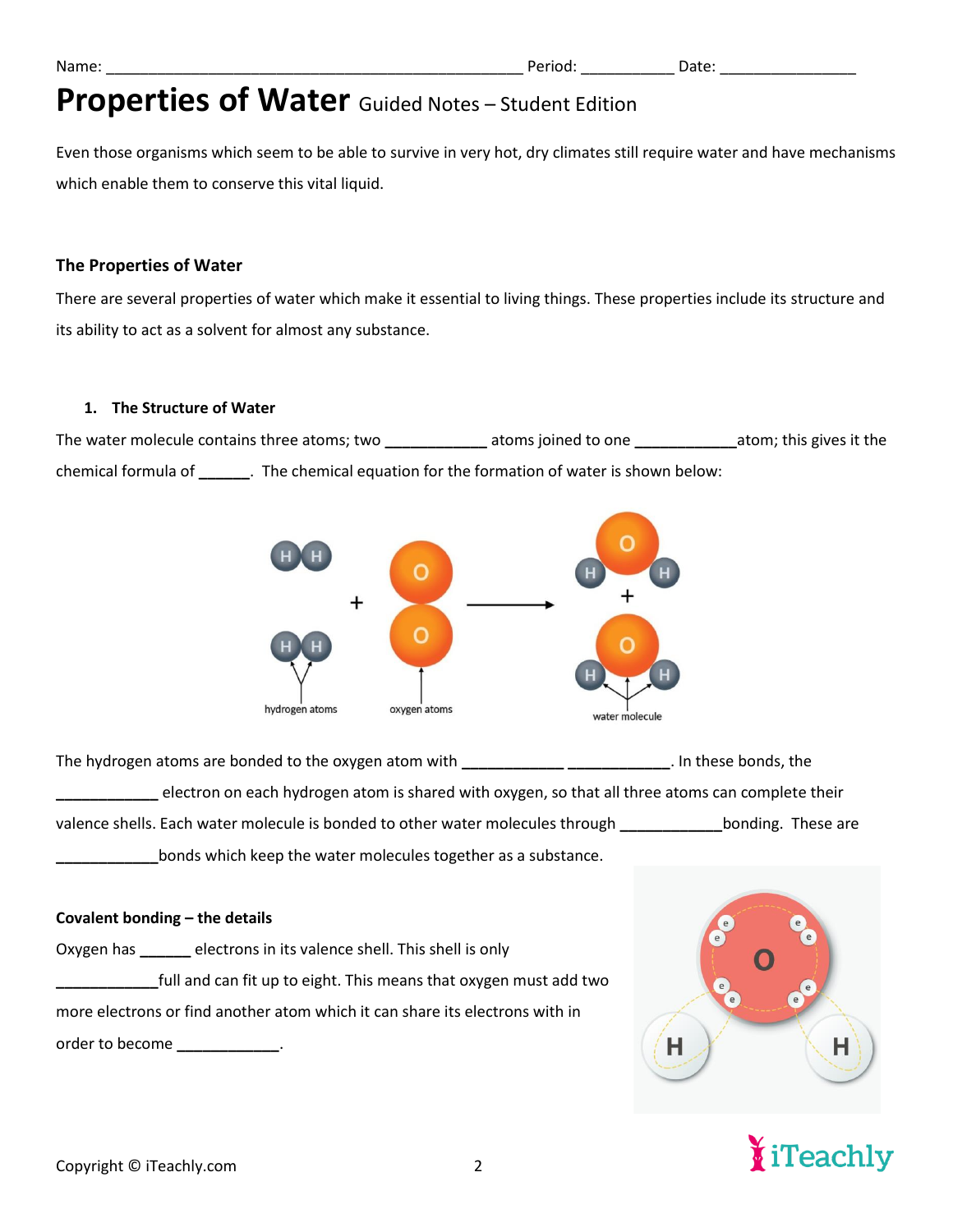Hydrogen, in contrast, only has **\_\_\_\_\_\_** valence electron. This means that in order to complete its valence shell it needs either lose that one electron or share it with another atom. In the case of water, hydrogen and oxygen **\_\_\_\_\_\_\_\_\_\_\_\_**their electrons, completing each other's valence shells and forming a single **\_\_\_\_\_\_\_\_\_\_\_\_** bond. This can be seen in the diagram to the right.

#### **The Polarity of Water**

The electronegativity of an atom is the measure of its ability to **\_\_\_\_\_\_**electrons towards itself. Oxygen is **\_\_\_\_\_\_**electronegative than hydrogen. This means that in the water molecule, the electrons which belong to hydrogen will be much closer to the **\_\_\_\_\_\_**atom than the **\_\_\_\_\_\_\_\_\_\_\_\_** atom.

Since electrons have a **\_\_\_\_\_\_\_\_\_\_\_\_** charge, and they are closer to the oxygen atom, oxygen acquires this negative charge. This also means that hydrogen acquires a partial positive charge since the electrons are further away from it. The difference in charge across the chemical bonds in water, therefore, make it a polar molecule.



**MOLECULAR GEOMETRY** 

bent

#### **Molecular Geometry of Water**

Water molecules show a **\_\_\_\_\_\_\_\_\_\_\_\_**molecular geometry. This shape occurs due to the arrangement of electrons around the central **\_\_\_\_\_\_\_\_\_\_\_\_**atom. Oxygen has two pairs of electrons in its valence shell and two single (unpaired) electrons. These two unpaired electrons are **\_\_\_\_\_\_\_\_\_\_\_\_**with two hydrogen atoms to form the covalent bonds in the water molecule. Since electrons are negative, they **\_\_\_\_\_\_\_\_\_\_\_\_**each other. This results in the electrons in the molecule spacing themselves out so that they have the least repulsion between each electron pair, resulting in the bent conformation.

#### **Hydrogen bonds between water molecules**

| Not only are there bonds between the atoms |                                                                | the water molecule, but there are also bonds which exist |                |
|--------------------------------------------|----------------------------------------------------------------|----------------------------------------------------------|----------------|
| between the                                | . These are called hydrogen bonds and exist as a result of the |                                                          | charges on the |
| atoms mentioned in the section above.      |                                                                |                                                          |                |



Copyright © iTeachly.com 3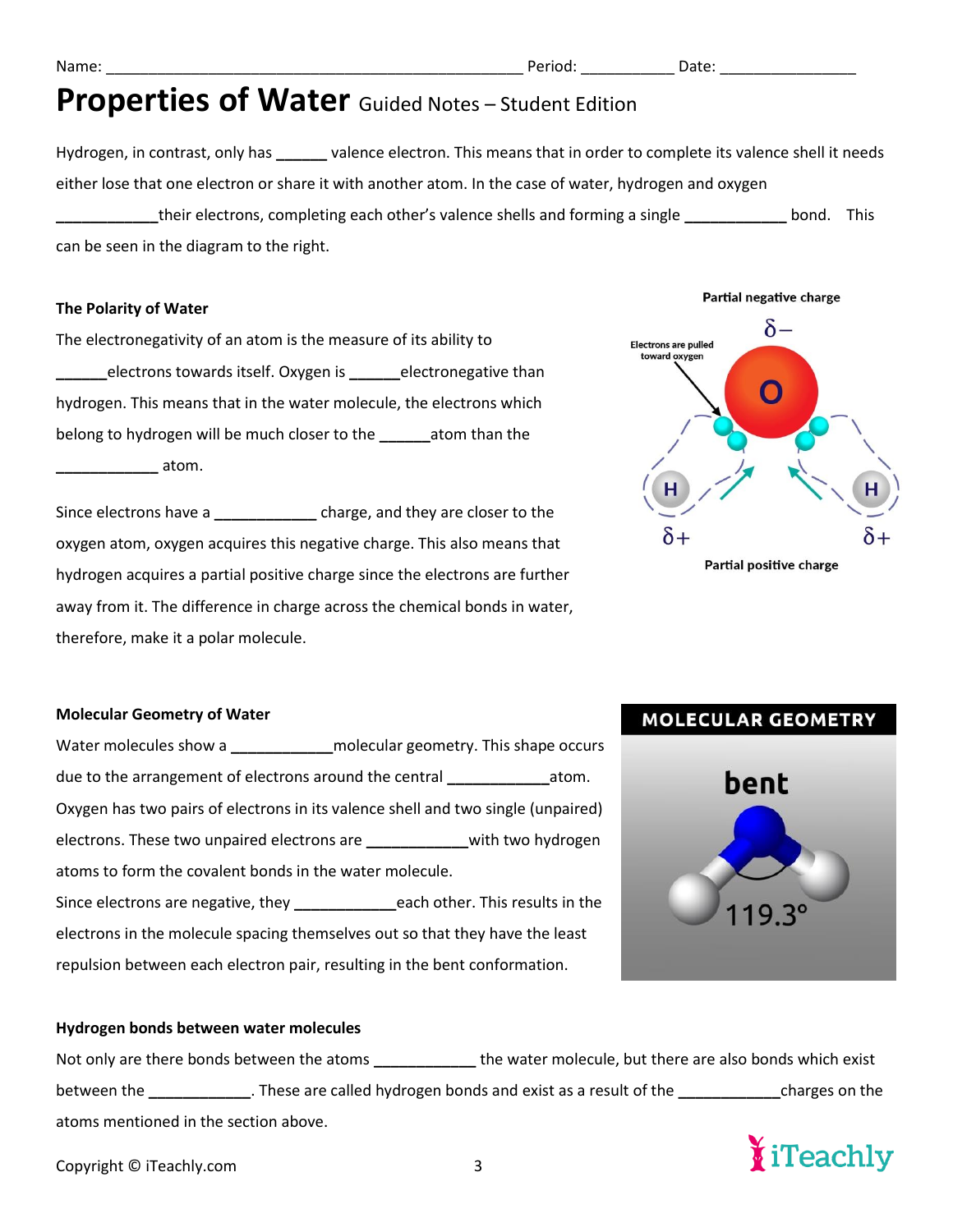The hydrogen atoms partially positive charge makes it attractive to the partially **\_\_\_\_\_\_\_\_\_\_\_\_**charge of the oxygen on another water molecule. This enables a **\_\_\_\_\_\_\_\_\_\_\_\_**bond to form and holds the water together, with each water molecule being bonded to four other water molecules.



It is the hydrogen bonding as well as the molecular *\_\_\_\_\_\_\_\_\_\_*, and the polarity or the high difference in electronegativity in the water molecule which gives water some its unique properties.

### **2. The Phases of Water**

In nature, water exists as three states - **\_\_\_\_\_\_\_\_\_\_\_\_**ice, **\_\_\_\_\_\_\_\_\_\_\_\_**water and as a **\_\_\_\_\_\_\_-** water vapor or steam. These states occur within a very narrow temperature range, all of which occur on Earth. Other substances may occur as a liquid or vapor on Earth but, their other states only occur in temperatures or pressures which would be too extreme for living organisms to survive in.

### • *Example 1: Methane*

Methane (CH<sub>4</sub>) was initially thought to play a similar role to water as a universal solvent. However, methane only exists as a liquid in very cold temperatures (182 degrees Celsius) which much too cold for living organisms.

### • *Example 2: Ammonia*

Ammonia, like water, is relatively abundant in the universe and is polar like water. However, scientists are yet to find any large amounts of ammonia anywhere in our solar system; therefore this has been ruled out as a universal solvent.

In general, as a substance cools and then solidifies, its atoms and molecules move The closer the particles are, the less energy they possess.

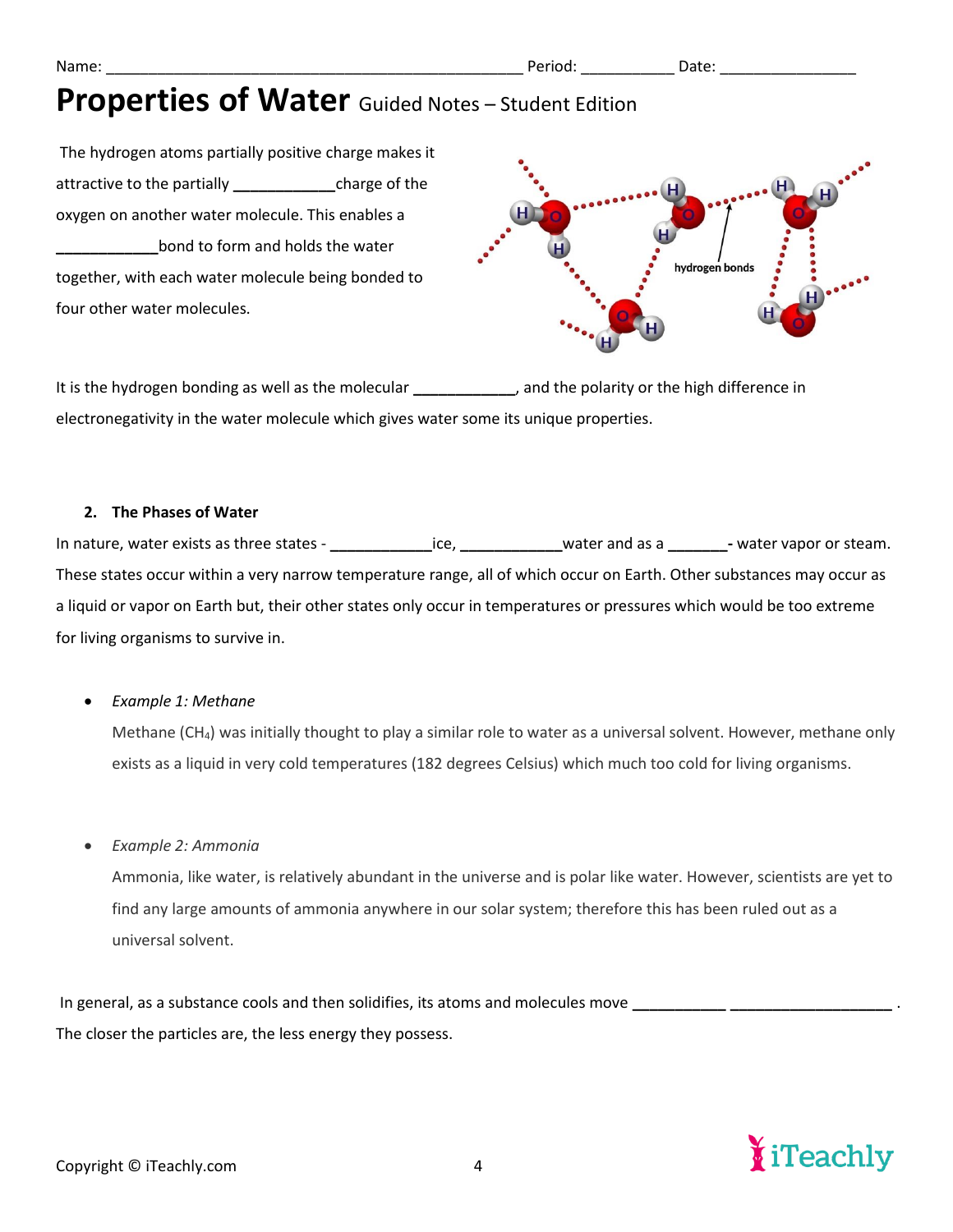

Water behaves differently:

In the solid phase, water **\_\_\_\_\_\_\_\_\_\_\_\_,** and the particles move further apart. Coldwater, at 4 degrees Celsius is very dense and shows particles in more tightly-packed conformation than seen in solid ice. As heat is added, the water expands once more, and the molecules spread out. This property explains why icebergs are partially seen floating on top of the water.



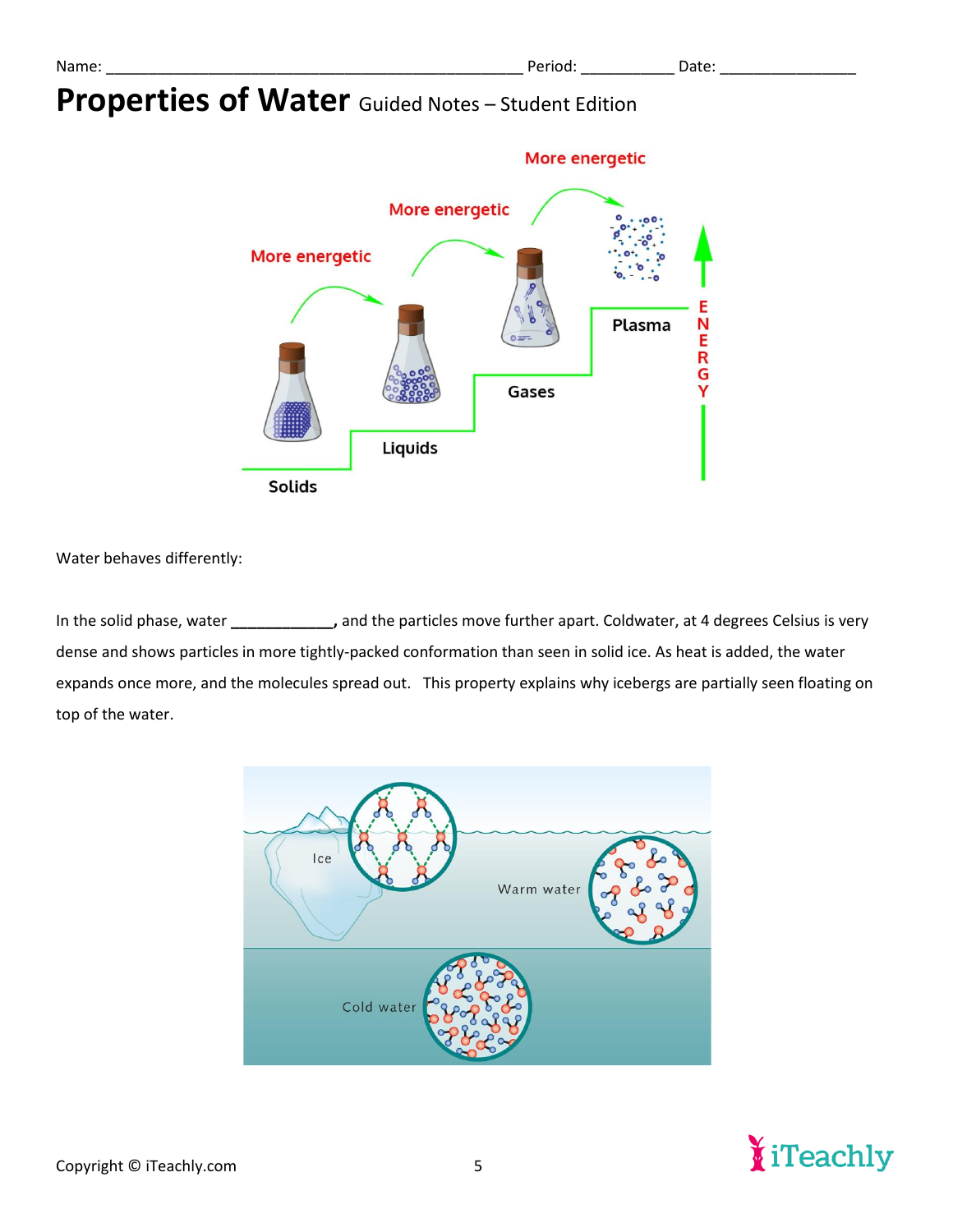

While freezing, molecules of water lose a certain amount of heat energy and move very slowly, making it easier for them to form **\_\_\_\_\_\_\_\_\_\_\_\_**bonds. Their crystalline shape now is open and hexagonal which causes their increase in volume. The volume and density of water are inversely proportional. Therefore, as density decreases, the volume increases.

### **High boiling point and melting point**

Melting point is temperature at which a substance changes from a solid to a liquid. Boiling point is the temperature at which a substance changes from a liquid to a vapor or gas.

Oxygen is found in group **\_\_\_\_\_\_**of the periodic table. In general, elements found in the same group show similar properties.

The table below shows the boiling and melting points for other group 16 elements when bonded to hydrogen.



| <b>Compound</b>           | <b>Boiling point</b> | <b>Melting point</b> |
|---------------------------|----------------------|----------------------|
| <b>Hydrogen Telluride</b> | $-4^{\circ}$ C       | -49 $^{\circ}$ C     |
| <b>Hydrogen Selenide</b>  | $-42^{\circ}$ C      | $-64^{\circ}$ C      |
| <b>Hydrogen Sulfide</b>   | $-62^{\circ}$ C      | $-84^{\circ}$ C      |
| Water                     | $100^{\circ}$ C      | $0^{\circ}$ C        |

Using this information, water should have a boiling point of less than **\_\_\_\_\_\_**°C and a melting point less than **\_\_\_\_\_\_**°C. However, water, at normal atmospheric pressure, boils at 100°C and ice melts at 0°C, which does not follow the pattern seen in other group 16 hydrides.

The abnormal boiling and melting points of water are due to the presence of the **\_\_\_\_\_\_\_\_\_\_\_\_** bonds. These bonds require additional energy and must be broken before the individual water molecules gain sufficient heat energy to move apart and change state from ice to water (melting) or from water to steam (boiling).

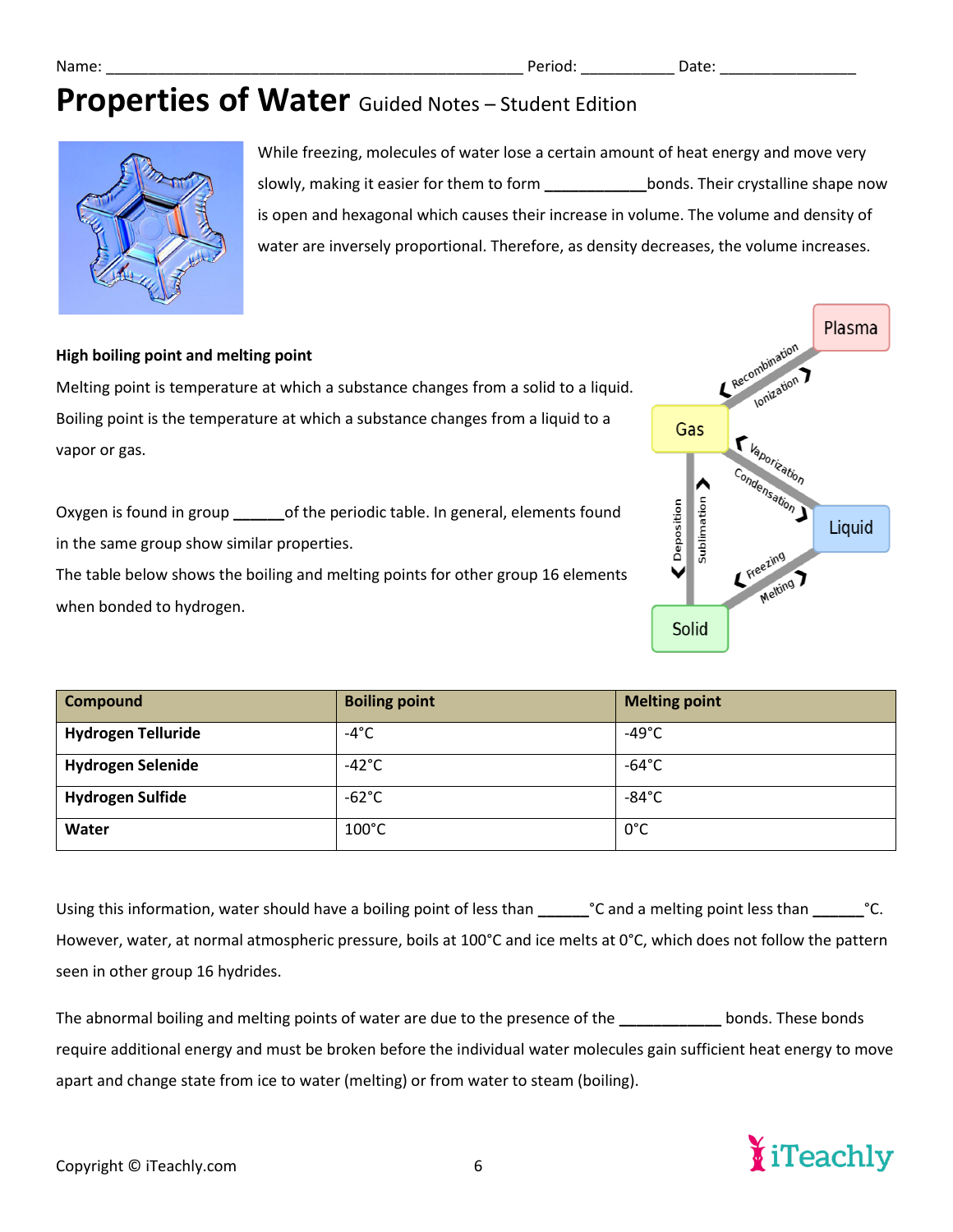### **Latent and Specific Heat Capacity**

The amount of energy that needs to be added to 1 gram of a substance to break its bonds and change its state is called its **\_\_\_\_\_\_\_\_\_\_ \_\_\_\_\_\_\_\_\_**. This property makes water very resistant to changes in temperature and explains why it's so useful for putting out fires. Therefore we can say that water has a high latent heat of melting and evaporation.

Specific heat is the amount of **\_\_\_\_\_\_\_\_\_\_\_\_\_\_\_\_\_** one gram of a substance must gain or lose to change its temperature by one degree Celsius. For water, this value is one calorie or 4.184 Joules which is the highest specific heat capacity of any liquid.

#### **Relevance to Biology**

A high specific heat capacity enables the bodies of **\_\_\_\_\_\_\_\_\_\_\_\_\_\_\_\_\_\_\_\_\_** organisms such as humans to maintain their body temperature in different environments. It also allows large bodies of water e.g. the ocean to absorb large amounts of energy from the sun without changing temperature. Many organisms rely on a constant temperature in order to maintain their food supply, oxygen levels etc.

#### **Cohesion**

| Water molecules stick together. This is called                           |
|--------------------------------------------------------------------------|
| This is the attraction between molecules of the same substance. The      |
| cohesive properties of water cause the molecules on the surface of water |
| to be drawn ______________, which is why drops of water form beads on a  |
| smooth surface. Cohesion also explains why some insects and spiders can  |
| walk on a pond's surface. This property also allows water to move        |
| through narrow spaces such as the roots and shoots of plants and the     |
| smallest capillaries in the human body as cohesion holds the column of   |
| water together as it moves.                                              |





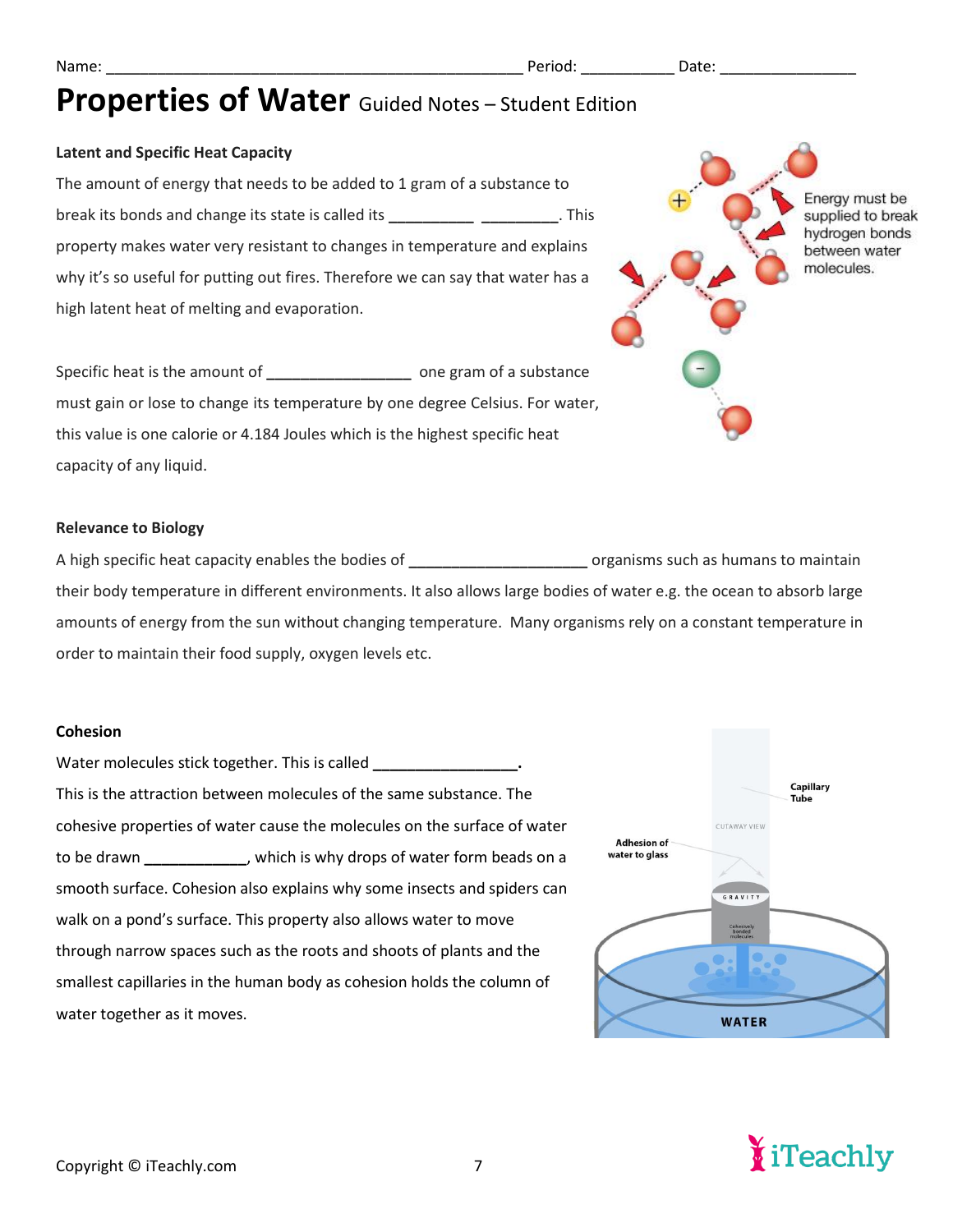### **ADHESION & COHESION OF WATER MOLECULES**



#### **Cohesion and Surface Tension**

The cohesiveness of water is due to its hydrogen bonding. This gives it the highest surface tension of any liquid. Surface tension describes the ability of a liquid to **\_\_\_\_\_\_\_\_\_\_\_\_\_\_** into the minimum surface area possible and explains why water exists as \_\_\_\_\_\_\_\_\_\_\_\_\_\_\_\_\_ rather than a thin layer.

The water molecules on the surface of a water droplet are attracted to the molecules which are directly **\_\_\_\_\_\_\_\_\_\_**  them. In contrast, the water molecules underneath the top layer are attracted to molecules in **\_\_\_\_\_\_\_\_\_\_\_\_** direction. Surface tension explains why certain organisms such as water striders can walk on the surface of water.

### **SURFACE TENSION IN A WATER DROPLET**



#### **Adhesion**

Water also shows **\_\_\_\_\_\_\_\_\_\_\_\_\_\_\_**. This is the attraction between molecules of different substances and can be seen by the **\_\_\_\_\_\_\_\_\_\_\_\_\_\_\_** of a volume of water in a measuring cylinder. The surface of the water in the measuring cylinder shows a gentle curve in the center due to the adhesion between liquid and glass molecules. The curve appears because the adhesion between the **\_\_\_\_\_\_\_\_\_\_\_\_\_\_\_** substances is stronger than cohesion between the water molecules.

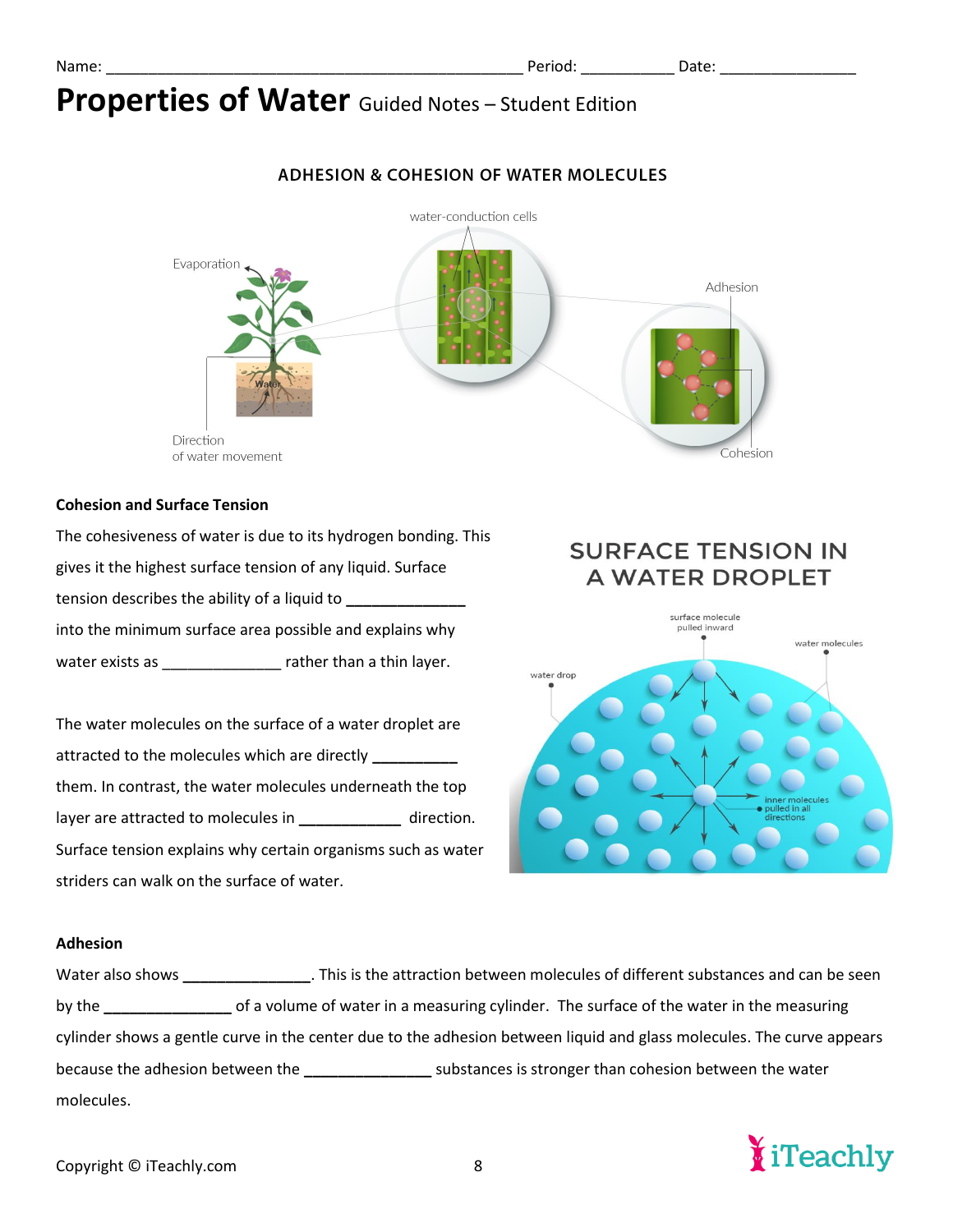Adhesion between water and glass also allows water to rise in a narrow tube against the force of **\_\_\_\_\_\_\_\_\_\_\_\_\_\_**. This effect is called **\_\_\_\_\_\_\_\_\_\_\_\_\_\_\_\_\_\_\_ \_\_\_\_\_\_\_\_\_\_\_\_\_\_** and is responsible for pulling water out of the roots of a plant and up into its stems and leaves.

### **3. Water as a universal polar solvent**

Water is not always found in its pure form, often occurring as a part of a mixture. A mixture is defined as the combination of two substances that are not **\_\_\_\_\_\_\_\_\_\_\_\_\_\_** bonded together. Water forms two types of mixtures, a solution and a suspension. A solution has its components **\_\_\_\_\_\_\_\_\_\_\_\_\_** distributed throughout, whereas a suspension shows an **\_\_\_\_\_\_\_\_\_\_\_\_** distribution. In many cases, the suspension must be shaken to redistribute the components as the solute (dissolved solids) will settle on the bottom of the container over time.

#### **SOLUTION**



**SUSPENSION** 

If a spatula of table salt (NaCl) is placed in a beaker of warm water, the sodium and chloride ions on the surface of the crystal are attracted to the polar water molecules. This causes the ions to break away from the crystal structure and become surrounded by **\_\_\_\_\_\_\_\_\_\_\_\_\_** molecules. The ions gradually become dispersed in the water, forming a saltwater **\_\_\_\_\_\_\_\_\_\_\_\_\_\_\_\_**. In this example, the table salt is the **\_\_\_\_\_\_\_\_\_\_\_\_\_\_\_\_**, since it is the substance being dissolved. Water is the **\_\_\_\_\_\_\_\_\_\_\_\_\_\_\_\_** –the substance in which the solute dissolves. Water's polarity gives it the ability to dissolve both ionic compounds and other polar molecules, such as sugar. It is for this reason that water is often called the **\_\_\_\_\_\_\_\_\_\_\_\_\_\_\_\_\_\_\_\_ \_\_\_\_\_\_\_\_\_\_\_\_\_\_\_\_\_\_\_\_\_\_**. Being the universal solvent enables water to carry substances such as essential ions (electrolytes) into and out of the cell.